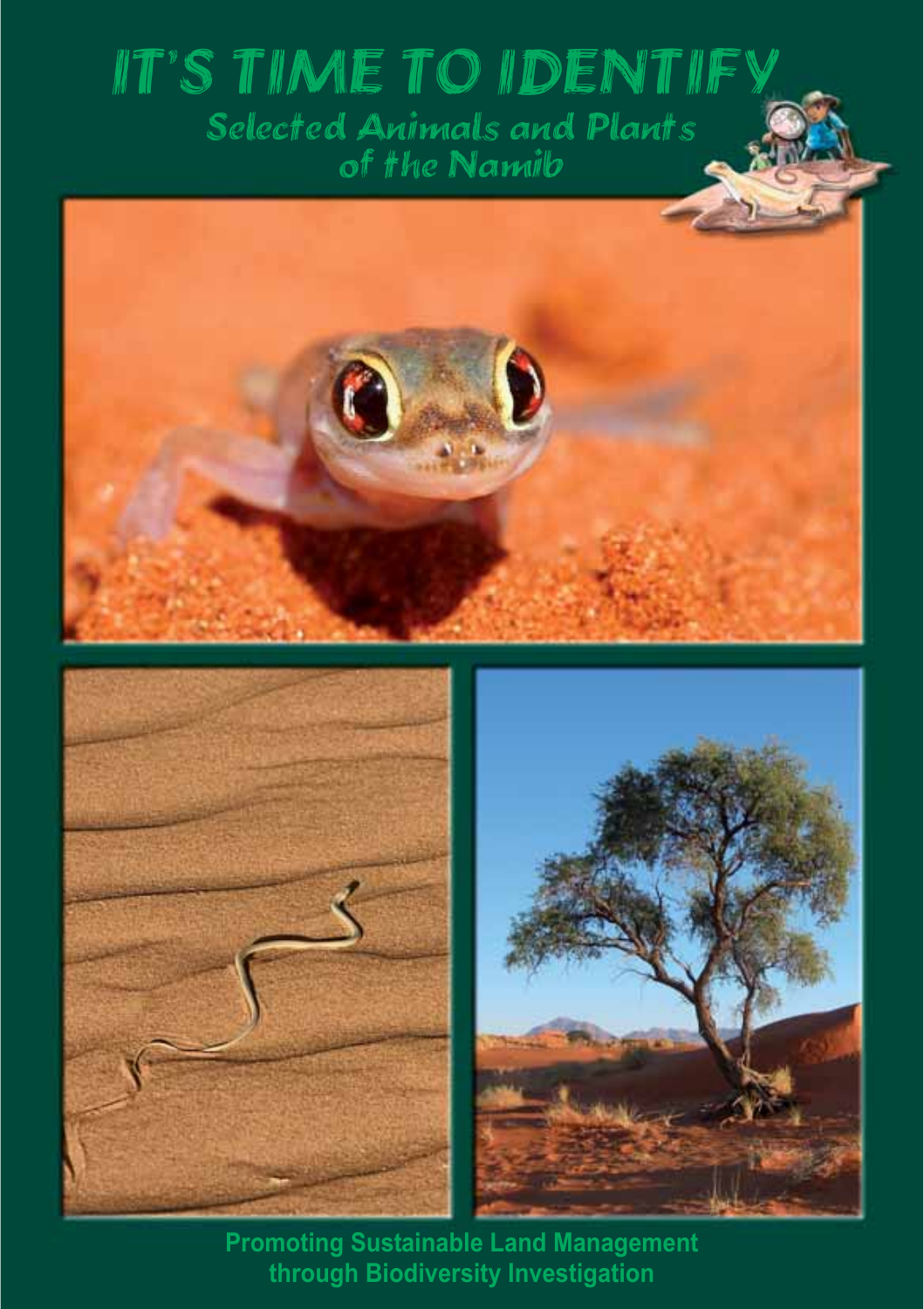The Namib Desert Environmental Education Trust (N<sub>a</sub>DEET) is a non-profit, nongovernmental organisation. Our mission is to protect the natural environment of Namibia by educating its citizens to practice a sustainable lifestyle. We offer sustainable living programmes for children and adults at NaDEET Centre on NamibRand Nature Reserve. This identification book. 'It's Time to Identify': helps visitors to the area explore its unique biodiversity and understand its importance.

For more information contact:

**NADEET Head Office** 

P.O. Box 8702 Swakopmund, Namibia Tel: +264 (0)81 367 5310 Fax: +264 (0)88 655 2669 admin@nadeet.org **NADEET Centre** Tel: +264 (0)63 693 012





## www.nadeet.org

This book was a collaborative effort of many NADEET staff over the years. Written by: Samuel Ehrenbold and Viktoria Keding Photo and map credits: NaDEET, Galen Rathbun, Lothar Menge, Dirk Heinrich, Joh Henschel, Ben Dilley, Gobabeb Training and Research Centre, Maria Wilen, Carole Roberts, Jenni Roberts and John Irish Editors: 1st edition (2010): Marilyn and Peter Bridgeford and Marc Dürr 2nd edition (2015): John Irish, Barbara Curtis, Peter Cunningham and Mark Boorman Lay-out: Ursula Bader - Dirk Heinrich Photo Library © NaDEET, 2015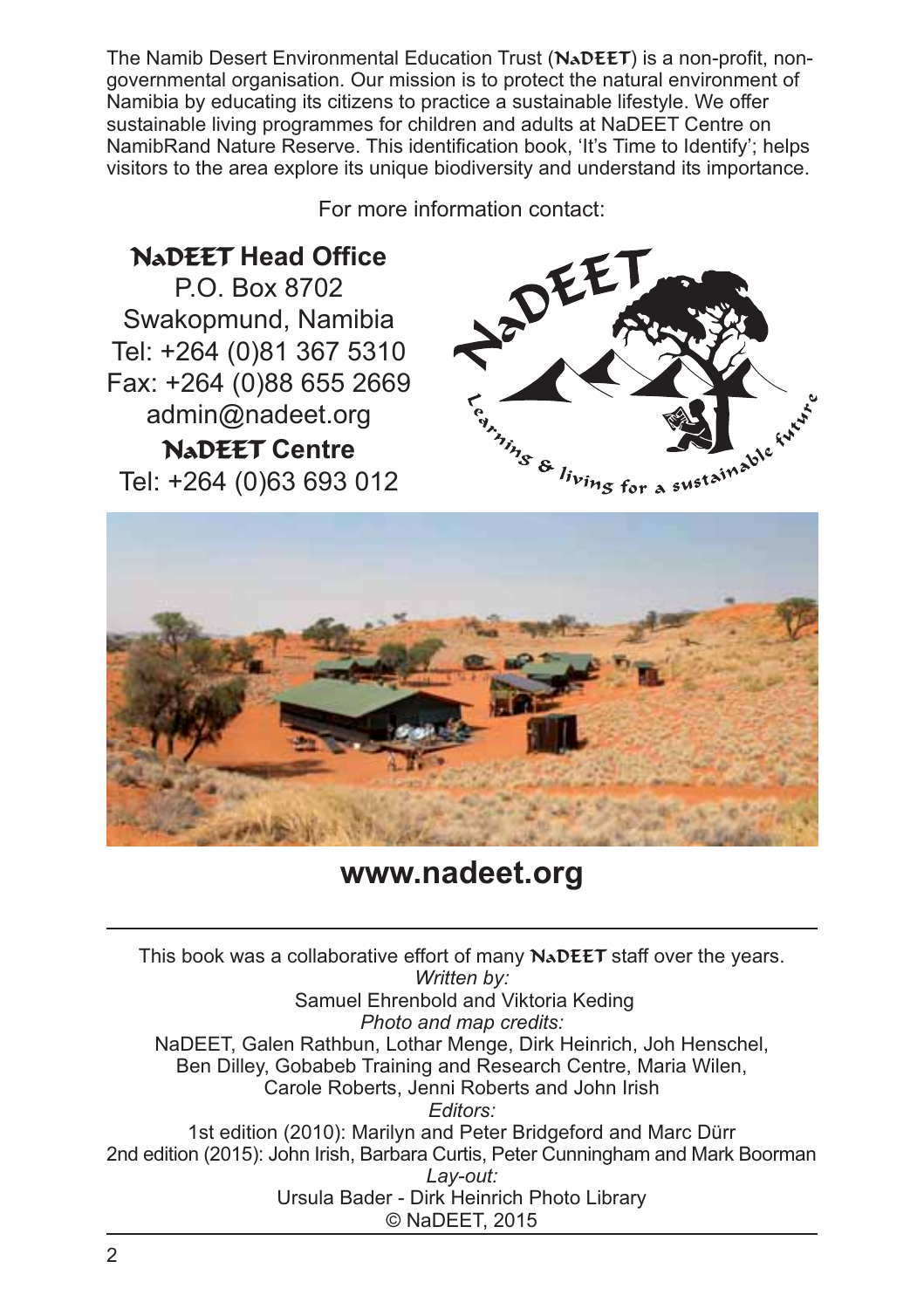## **Contents**

| 17 |
|----|
|    |
|    |
|    |
|    |
|    |
|    |
|    |
| 58 |
| 59 |



## **Our Sponsors**

The sponsors of It's Time to Identify appreciate the efforts of all citizen scientists in understanding and conserving our natural environment. We hope you will learn to enjoy and appreciate our wonderful living world.

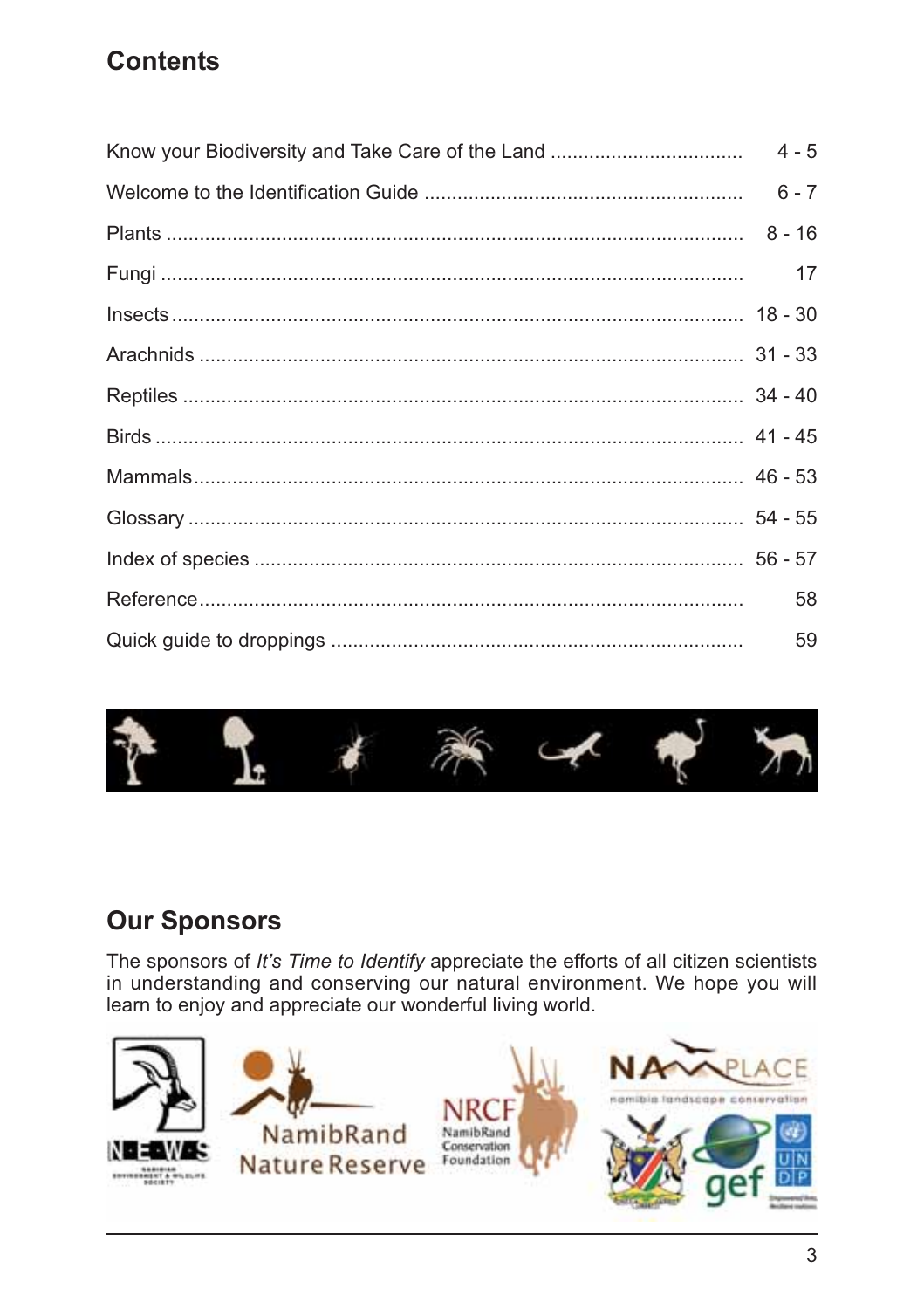## **Know your Biodiversity**

This identification guide describes a selection of plants and animals that are commonly seen at NADEET Centre on NamibRand Nature Reserve.

#### NamibRand Nature Reserve

Extending over an area of 202,200 ha, the NamibRand Nature Reserve shares a 100 km border with the Namib-Naukluft Park. This privately protected area in the pro-Namib is critically important in facilitating seasonal migratory wildlife routes and thereby protecting biodiversity. NamibRand is one of the founding

and core members of the Greater Sossusvlei-Namib Landscape (GSNL) and is a member of the **ILICN** 



NaDEET Centre nestled in a dune valley on the NamibRand Nature Reserve

#### **Namib Sand Sea UNESCO World Heritage Site QUICK FACTS**

Status in Namibia: First natural World Heritage Site

Date inscribed: 21 June 2013

Distance from GSNL: Zero. It is 100% part of the Greater Sossusvlei-Namib Landscape.

Unique quality: It is the only coastal desert in the world that includes extensive dune fields influenced by fog.

Size: Over three million hectares and a buffer zone of 899,500 hectares.

Number of dune systems: Two. An ancient, semi-consolidated one covered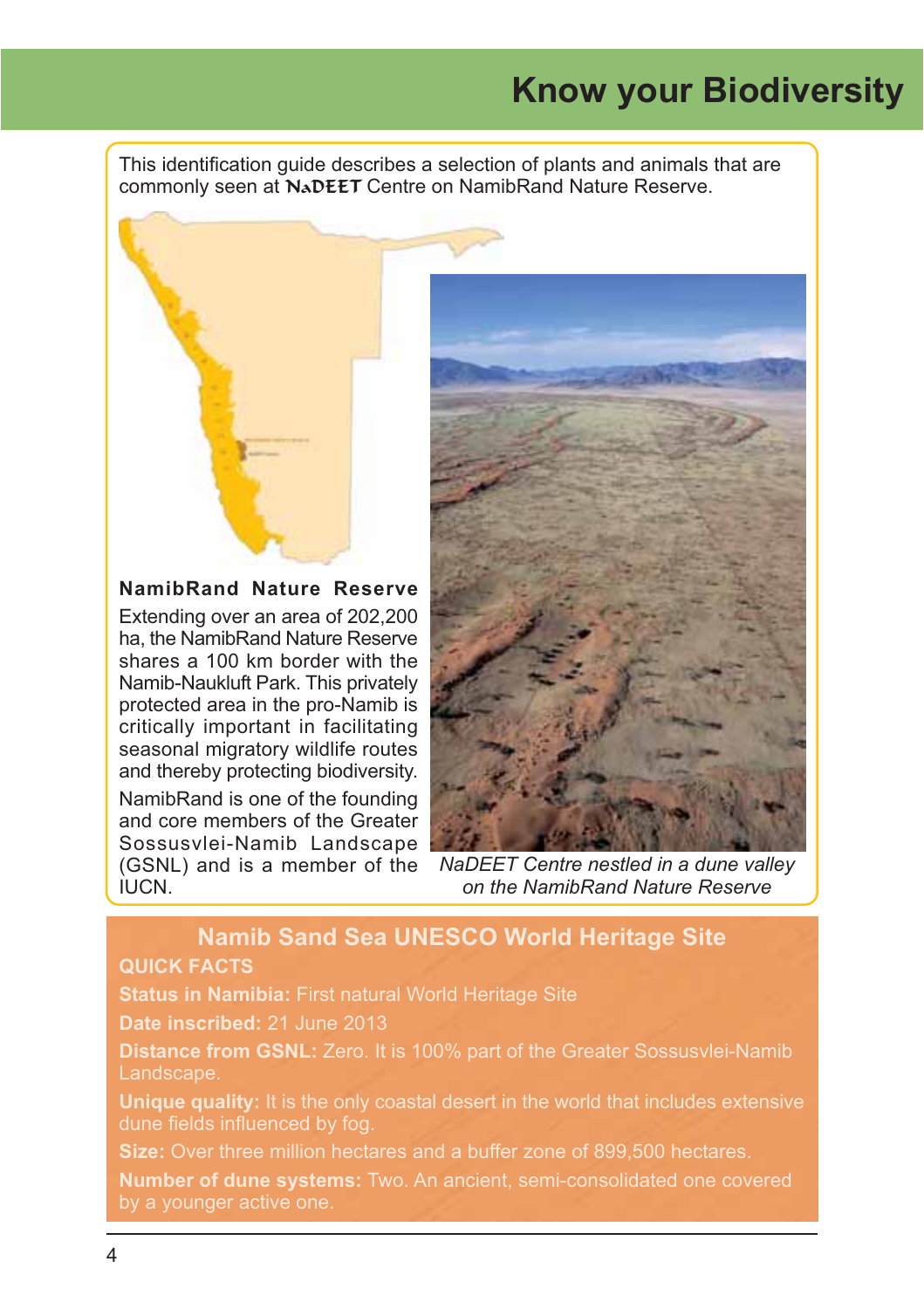# and Take Care of the Land



Sossusvlei gives visitors a glimpse into the Namib Sand Sea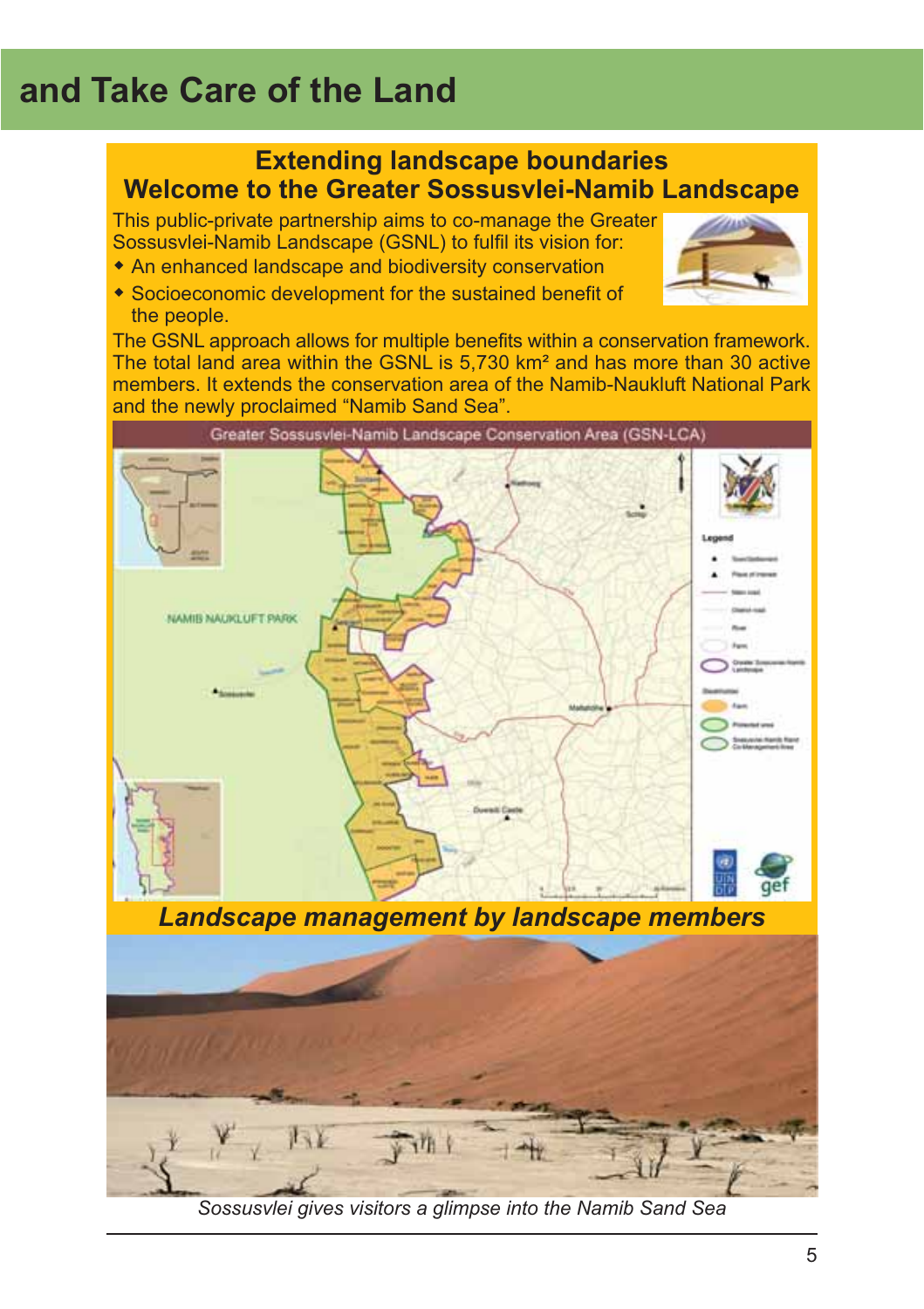## Becoming a 'barefoot scientist'

As you use this quide to identify some of the plants and animals around you, what can you do with this information?

To start with show your friends and family what you have found. Think about what role the organism plays in the ecosystem.

• What does it feed on and what feeds on it??

Many people do not like "bugs", but actually by learning more about them we can see how they are useful to us.

For instance, a dung beetle buries dung underground. This reduces flies and puts nutrients back into the soil.

Discussing these aspects will help you to understand how all living creatures play a role in a healthy ecosystem. We as humans also depend on a healthy ecosystem, so it is for our own good to know and understand what the plants and animals around us are, and what they do.



Make a contribution to conservation by being a 'barefoot scientists'. This is how Namibia has come to be recognised as a world leader in conservation work. We need you help to keep it that way.

## How to use the identification guide

Use the steps below to correctly identify the species you have seen.

Identify = to distinguish between different types of species (living things).

## **Find the right section**

First find the correct section of the booklet for the species you are trying to identify. There are seven sections in this guide. The different sections have the following colours and symbols:

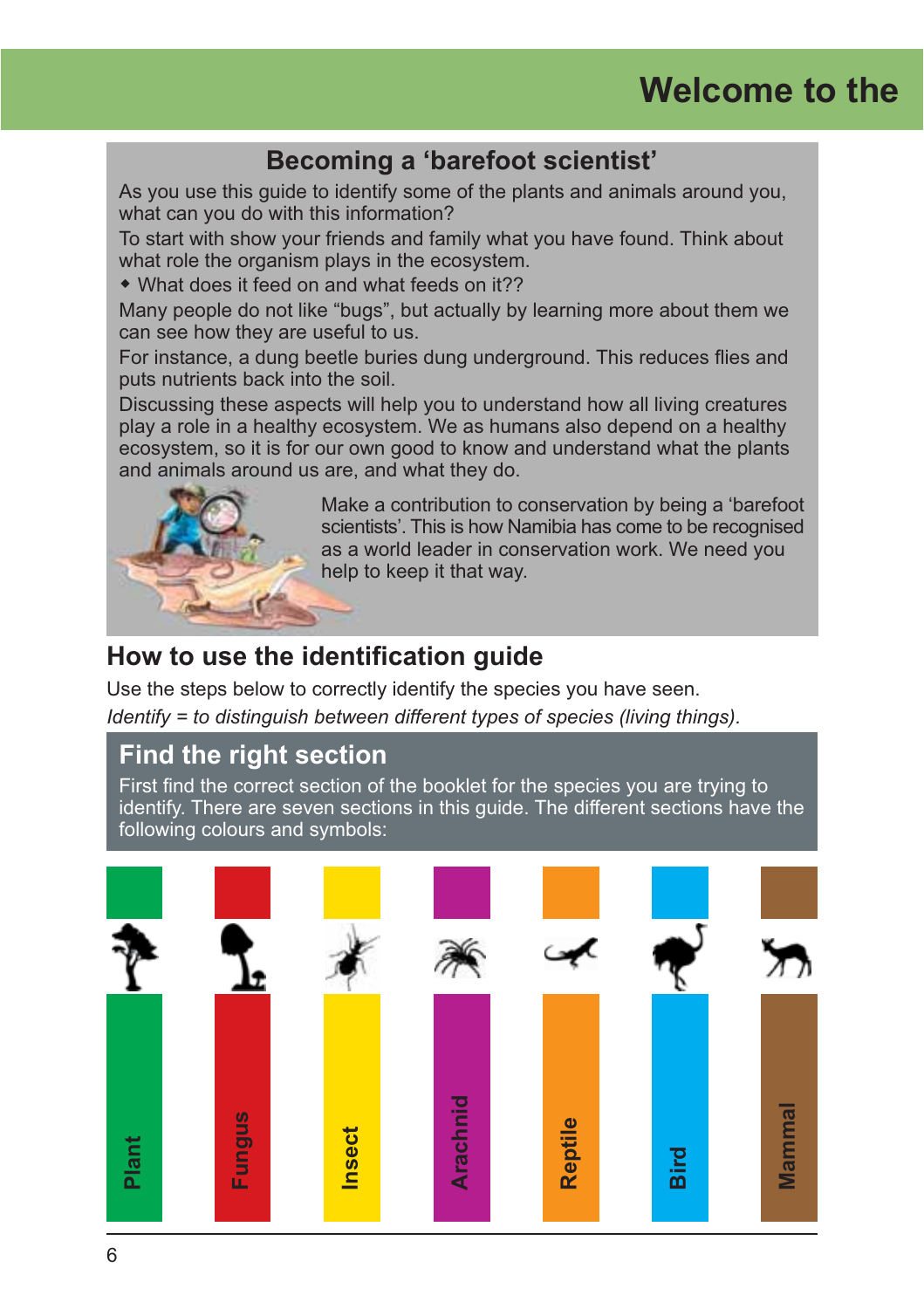# **Identification Guide!**

## **Find the right species**

Look at the photographs in the correct section. When you have found a species that looks similar to what you are trying to identify, read the information given for that species. This includes:

 $\circ$  Size

o Description

- $\circ$  English common name
- $\circ$  Scientific name
- $\circ$  General information

## Notes to species' sizes:

Depending on body shape, living things are measured in different ways. The sizes of species in this booklet are measured as follows:

**Plant and fungus:** Average height in meters (m) or centimetres (cm)

Insect and arachnid: Average body length (including legs) in centimetres (cm)

**Reptile:** Average snout to vent length (SVL) (excluding tail) in millimetres (mm) **Bird:** Average height in centimetres (cm)

Mammal: Average shoulder height in meters (m), average weight in kilograms (kg)

## Learn more:

Lastly use the symbols and the general information to learn how the species is adapted to living in the Namib Desert. Different symbols are given to every species as described below:



Binocular: the animal can be seen and observed primarily from a distance.



Sun: diurnal animal (active during the day)

Magnifying glass: the animal can be looked at closely. Plants always have this symbol.



Moon: nocturnal animal (active during the night)



Endemic: Animals and plants that only occur in one geographic area. For this identification quide, this symbol is given to any species that lives primarily in Namibia. An endemic species does not naturally occur anywhere else in the world.

## **Endemics and Biodiversity**

Endemics are a useful tool to measure biodiversity in a region. Generally, the higher the rate of endemism, the higher the biodiversity. Resource managers and farmers can use this information to better take care of the land

## ARE THE VOCABULARY WORDS TOO DIFFICULT?

This identification guide has tried to simplify many words often used in identification books. For words that are unfamiliar to you, go to the glossary in the back of the quide for help.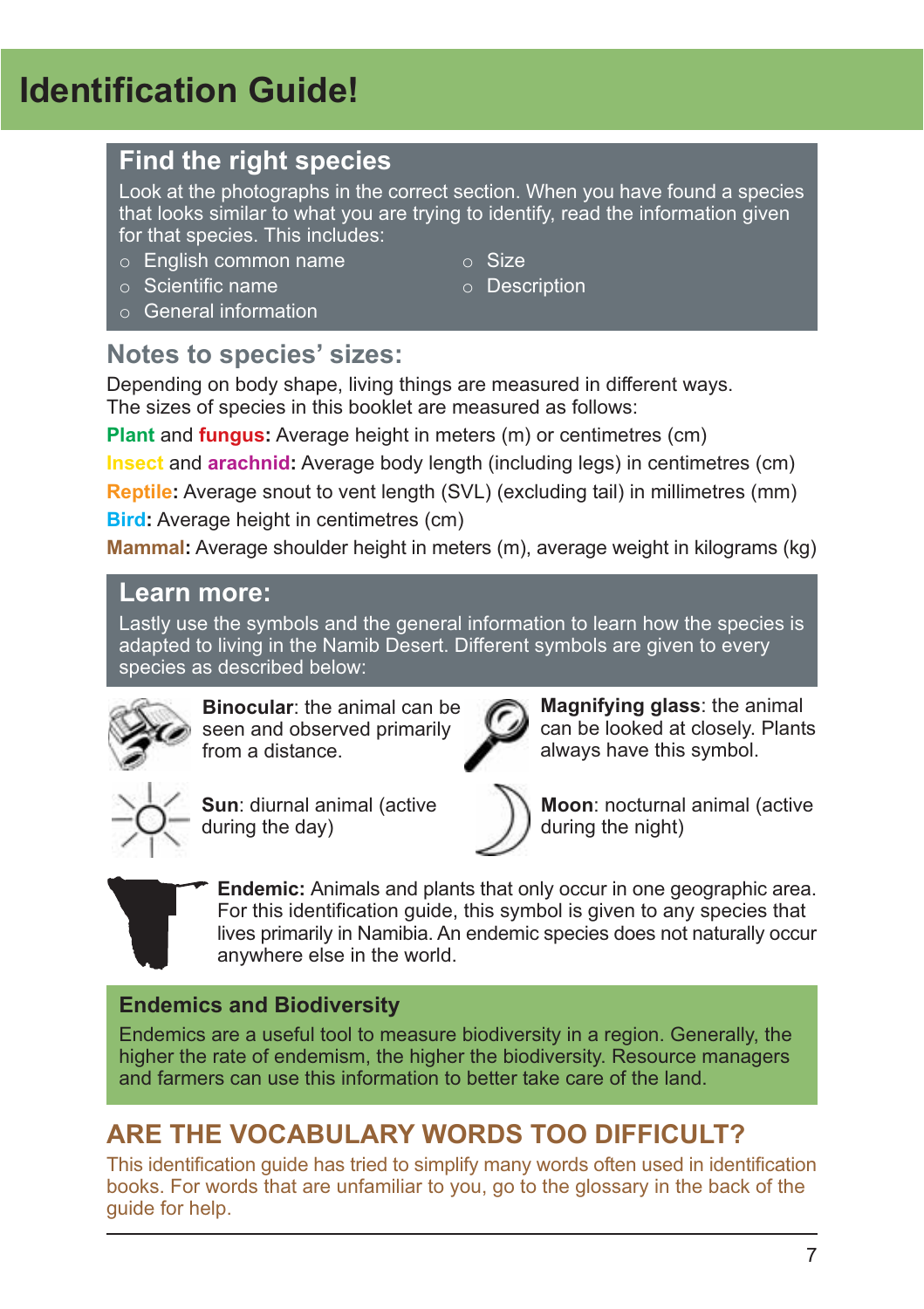

#### **Description**

Size: 3-20 m

This tree has a unique appearance when it is old. It has a spreading canopy and rough, grey to blackish bark. The young branches are shiny and reddish-brown. The leaves are actually a twice compound leaf with small leaflets. It has straight, light grey thorns and produces golden-yellow ball shaped clusters of tiny flowers. The fruit is a thick, short pod, often shaped like a half-moon or human ear and is covered with fine creamy-grey hairs.

#### **Biology**

This is one of the most common trees in the Namib Desert and provides food and shelter to many animals. The thorns protect the leaves from browsers and reflect the sunlight. The leaflets will fold together when it is very hot to reduce exposure to the sun. It has a thick bark that assists in regulating the internal temperature of the tree. The tree's long taproot gets water from deep underground.

Wild and domestic animals eat the nutritious seedpods, which contain lots of protein. The animals cannot digest the seeds and therefore they are excreted with the animal's droppings. The stomach acid of the animal dissolves the hard outer layer of the seed and this helps the seed to germinate.

#### **Similar species**

**Candle-pod Acacia** Acacia hebeclada

Size: 2-12 m The seedpods are present year round and stick up like candles on a Christmas tree making this tree easy to identify.

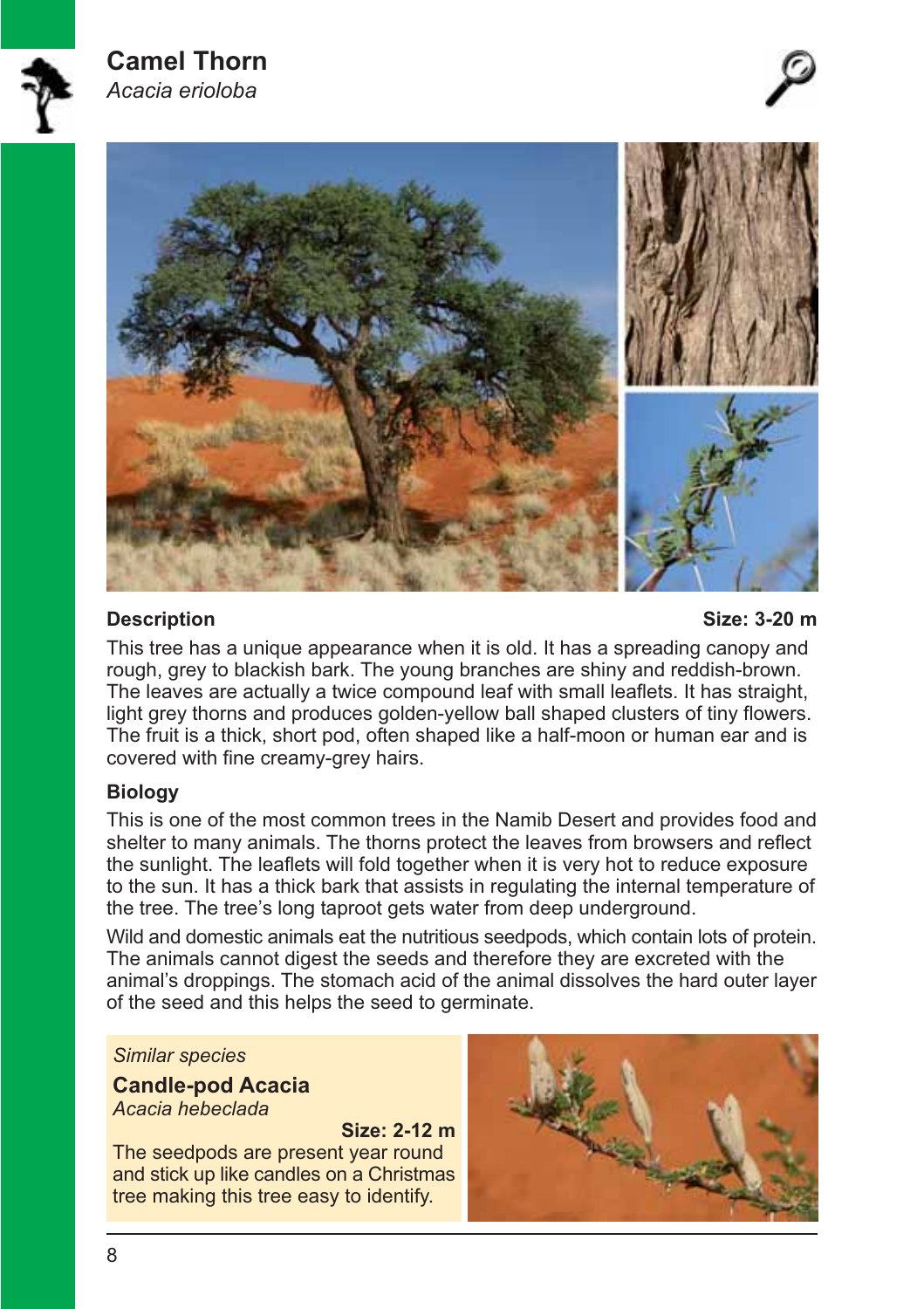## **Smelly Shepherd's-bush**

Boscia foetida



#### **Description**

Size: 1-3 m

This plant usually grows as a shrub, but it can also grow as high as a tree. It has a whitish bark with small cracks exposing rough, dark coloured bark. The young branches are grey with a purple colour underneath. It has small, olive green leaves that are clustered along the branches. It produces small, smelly, greenish flowers. The yellow round fruit is about 1 cm in diameter and is hairy.

#### **Biology**

It is important as a source of food. The small, thick, waxy leaves help prevent water loss. The white bark reflects the sun's heat and this reduces water loss. The branches grow closely together preventing browsing animals from eating all the leaves.

The flowers give off an unpleasant smell, hence the name foetida, meaning fetid or smelly. The unpleasant smell attracts flies that pollinate the flowers.

**Similar species** 

**Shepherd's Tree** Boscia albitrunca

Size: 2 - 10 m This tree has larger leaves than B. foetida and does not produce bad smelling flowers.

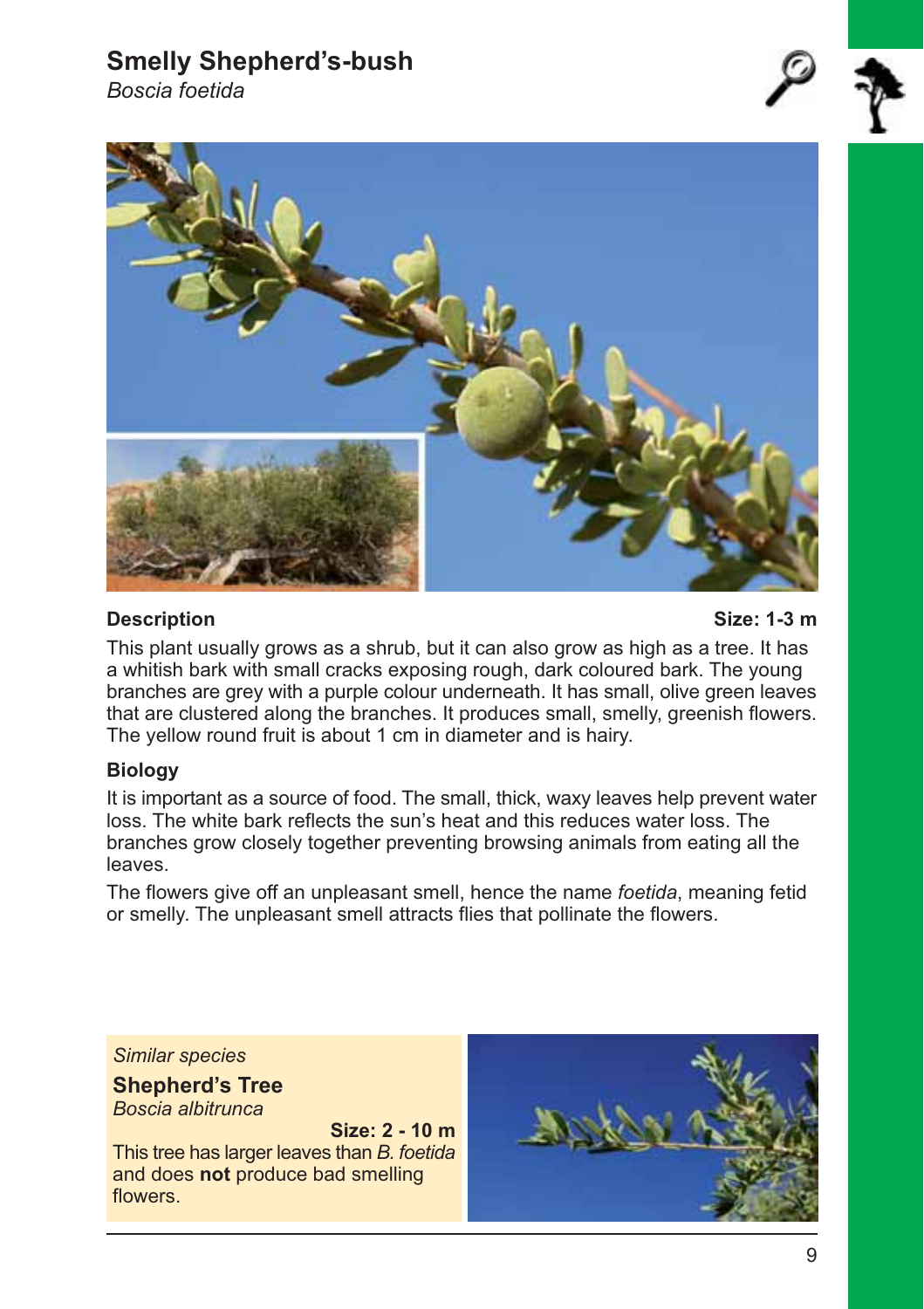# **False Ink Cap**

Podaxis pistillaris





#### **Description**

Size: 15 cm

The fruit body, commonly named a mushroom, consists of an elongated, eggshaped sac covered with large, brownish scales. The large cap, which protects the blackish spore-bearing tissue, splits and usually falls away at maturity. It has a hard, woody stem.

Although considered by many to be a "stalked puffball", it is more closely allied with the Shaggy Mane (Coprinus comatus) than with puffballs.

#### **Biology & General Information**

When the large cap splits and falls off, the spores can be dispersed by the wind. Large numbers may appear after heavy rain. It grows in deserts and semi-deserts. The black ink is used by people as face paint in local traditions and as a sun protection.

#### **Fungi**

Fungi were previously included in the plant kingdom, but are now in a kingdom of their own. Unlike plants, fungi are unable to produce their own food through photosynthesis, as they lack chlorophyll, but resemble animals in their ability to live from animal and plant matter. A type of fungus called yeast is used in baking bread and fermenting alcoholic beverages like beer. Many mushrooms are edible and therefore people collect them, e.g. the omayova (termite mushroom Termitomyces sp.).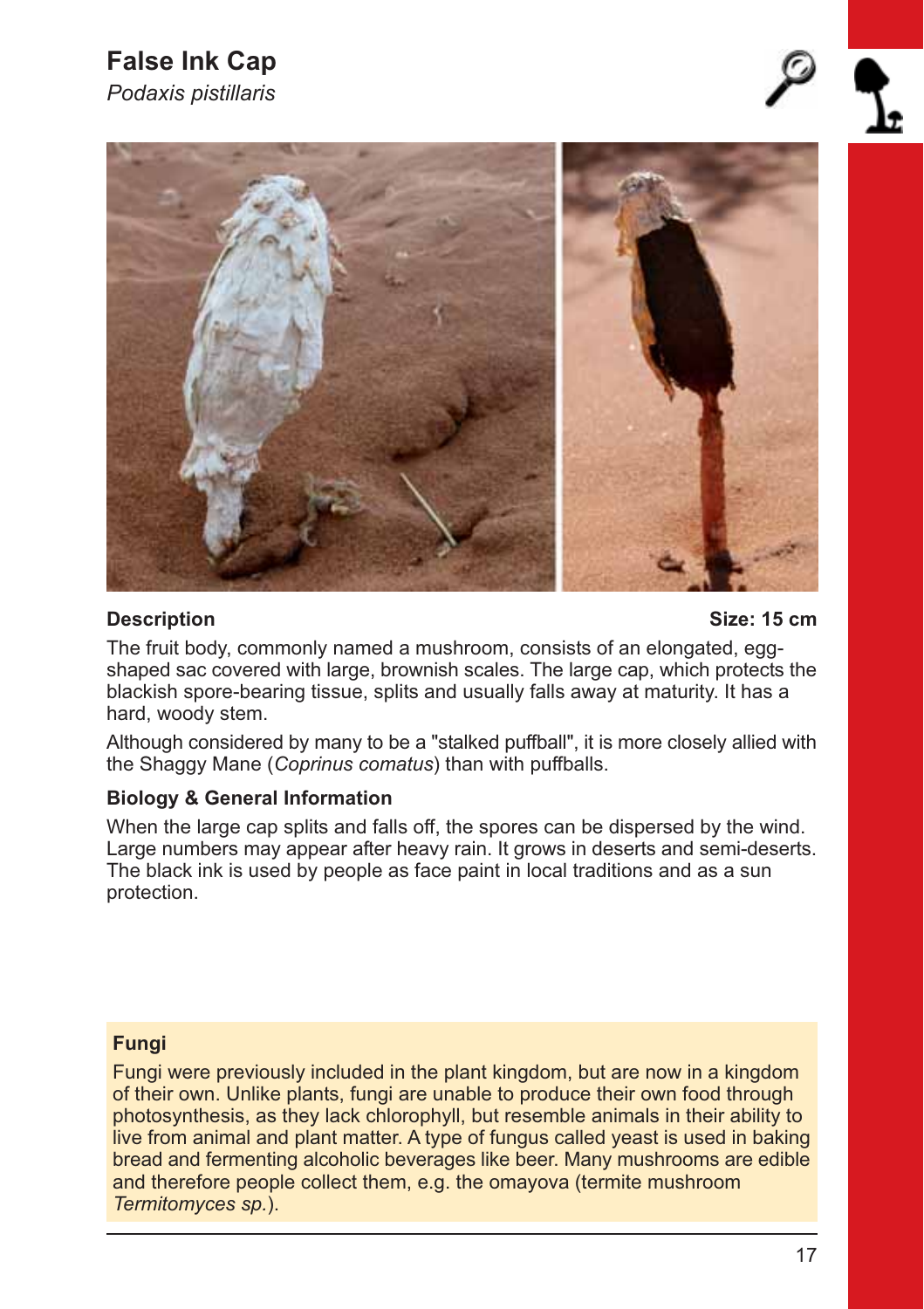## **Toktokkie beetles**



**Tenebrionidae** 

In Namibia, there are more then 550 species within this family. These beetles are mostly black, flightless, and generally live on the ground. Their size, shape and appearance are extremely variable. Most are scavengers, feeding on detritus, thus returning vital nutrients back into the soil.

The following is general information about most toktokkies:

#### **Adaptations**

In the desert, heat avoidance and water loss are the biggest challenges facing the beetles. Some species produce white wax on their elytra (wing covers) if it gets



hot. The wax reflects the sun's rays and helps keep the beetle cool. To reduce water loss, the wing covers have fused in most of the tenebrionid beetles, forming a cavity with only one opening above the anus. The breathing spiracles open into this moist cavity, thus reducing moisture loss. This adaptation results in the beetle not being able to fly.

Most desert species are fast moving, allowing them to move over the hot sand without being burnt. Some species will bury themselves in loose dune sand to avoid the heat.

#### Food & water

Toktokkies have access to reliable sources of food and water throughout the year. Most are scavengers and feed on detritus (see box below). Although they are able to recycle their water, they also can get water from the environment in various ways. In the early mornings, there is often dew or fog in the Namib which condenses on plants, detritus and on the toktokkies themselves. Various beetles have special adaptations to utilise this water.

#### **Behaviour**

Some species have developed a unique "tapping" method of communication between males and females. The name "toktokkie", which is an Afrikaans word. refers to the sound these beetles make when they tap their abdomen on the ground. Different species of toktokkies tap with differing frequencies.

#### **Reproduction**

Females lay eggs in shallow excavations in the dry, sandy soil and the larvae that hatch, feed off the roots of small plants within the soil, as well as on detritus. The larvae are a white to clear colour with a brown head and develop into adult beetles.

#### **Detritus**

In parts of the desert, plants are rare. Therefore, many animals feed on detritus. This is composed of wind-blown, dried bits of vegetation or dead animals that have been broken into small pieces and distributed by the wind. Animals feeding on detritus are called detritivores. They fulfil an important function in the desert ecosystem by recycling nutrients and making them available for other animals and plants. As detritus is very abundant, it is the primary base of the desert food weh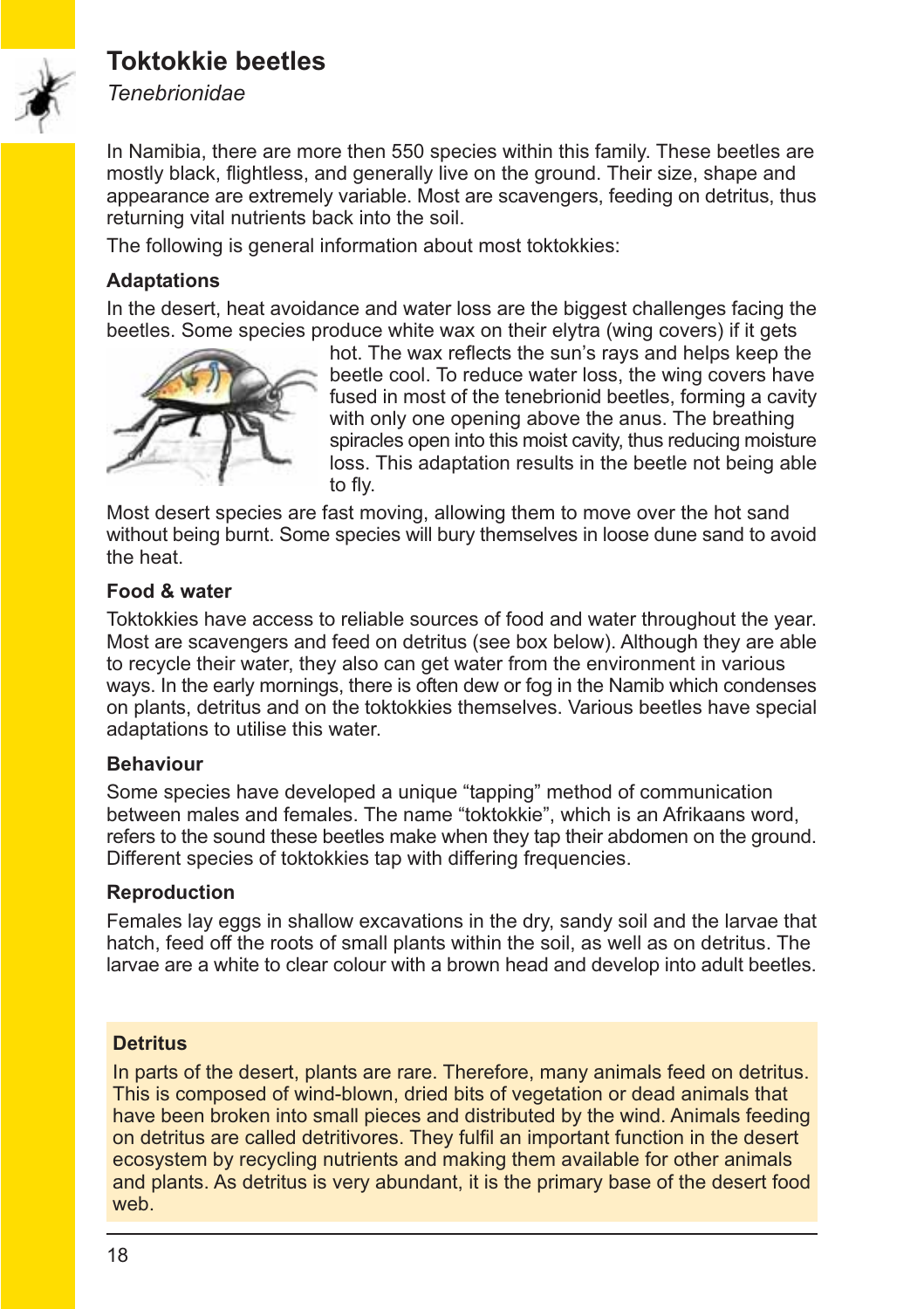

## **Waxy Toktokkie** Onymacris rugatipennis albotessellata



Flat Toktokkie Stips stali

# ं⊱्र≊

Size: 20 mm

This black beetle produces a white waxv layer called a bloom on its body in hot, dry conditions. During cold, wet conditions, it is blackish in colour. The hind legs of this beetle are longer than the total length of its body.





#### **Description**

#### Size: 10 mm

This is a small, flat, black beetle looking like a seed. It has a round body and very short legs. It has three identifying ridges on the back. It often plays dead to avoid predation.

## Racing Toktokkie Onymacris plana





#### **Description**

#### Size: 20 mm

This beetle is considered to be one of the fastest insects on Earth. It can run 1 metre in less than one second. This allows them to run across very hot surfaces.

Racing-stripe Toktokkie Stenocara gracilipes





#### **Description**

#### Size: 14 mm

This beetle has long legs and a rough surface. It has up to four white stripes that cover the body as a waxy bloom during hot conditions.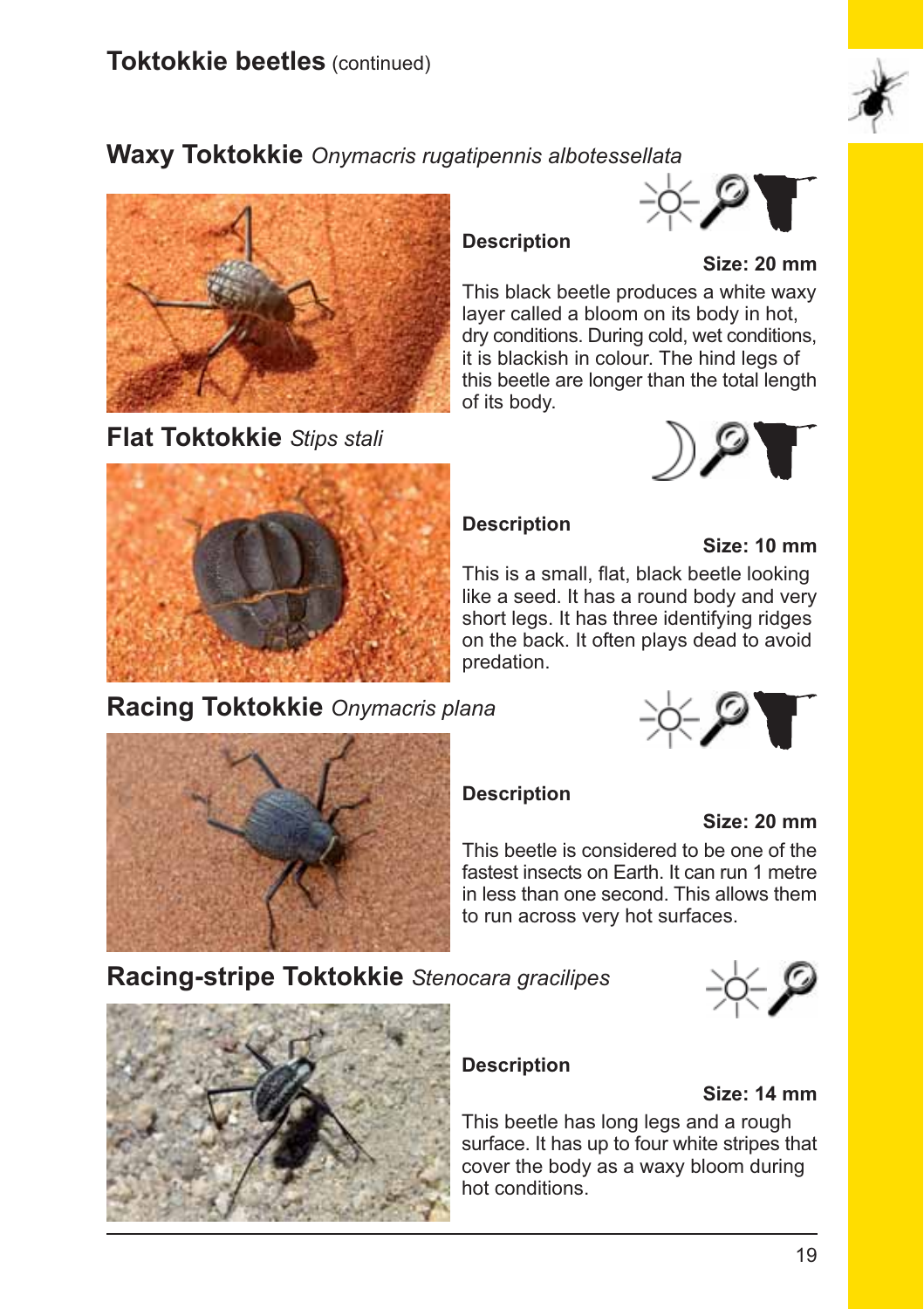





#### **Description**

Size: 30-40 mm

It is a large, spiny yellow-brown insect with very long antennae and legs. The head is covered with a hard, armoured helmet. The abdomen is soft underneath but also has a hard shell with spines on top. Its mouthparts are big and powerful. They are wingless; however, the male uses the remains of the wings to produce the shrill sound, which one may hear in the desert at night.

#### Food & water

It mainly feeds on plants, but will also feed on other insects or small reptiles. It gets its water from the food it eats.

#### **Biology & general information**

The armoured ground cricket is primarily a herbivore, but can turn cannibalistic, meaning that it eats individuals of its own species. When threatened they squirt a yellow liquid through gaps in their shell. The strong and thick armoured shell protects its body from predators. Their feet have hooks that help it to climb up trees and grasses to escape from predators. Its colour camouflages it in plants to avoid being seen by predators.

Eggs are laid in packages in shaded soil and remain dormant until the next rain.

**Similar species** 

**Long-legged Corn Cricket Acanthoplus longipes** 

Size: 30-40 mm

This corn cricket lives on the plains. It differs from the Nara cricket in colour and the relative length of the legs.

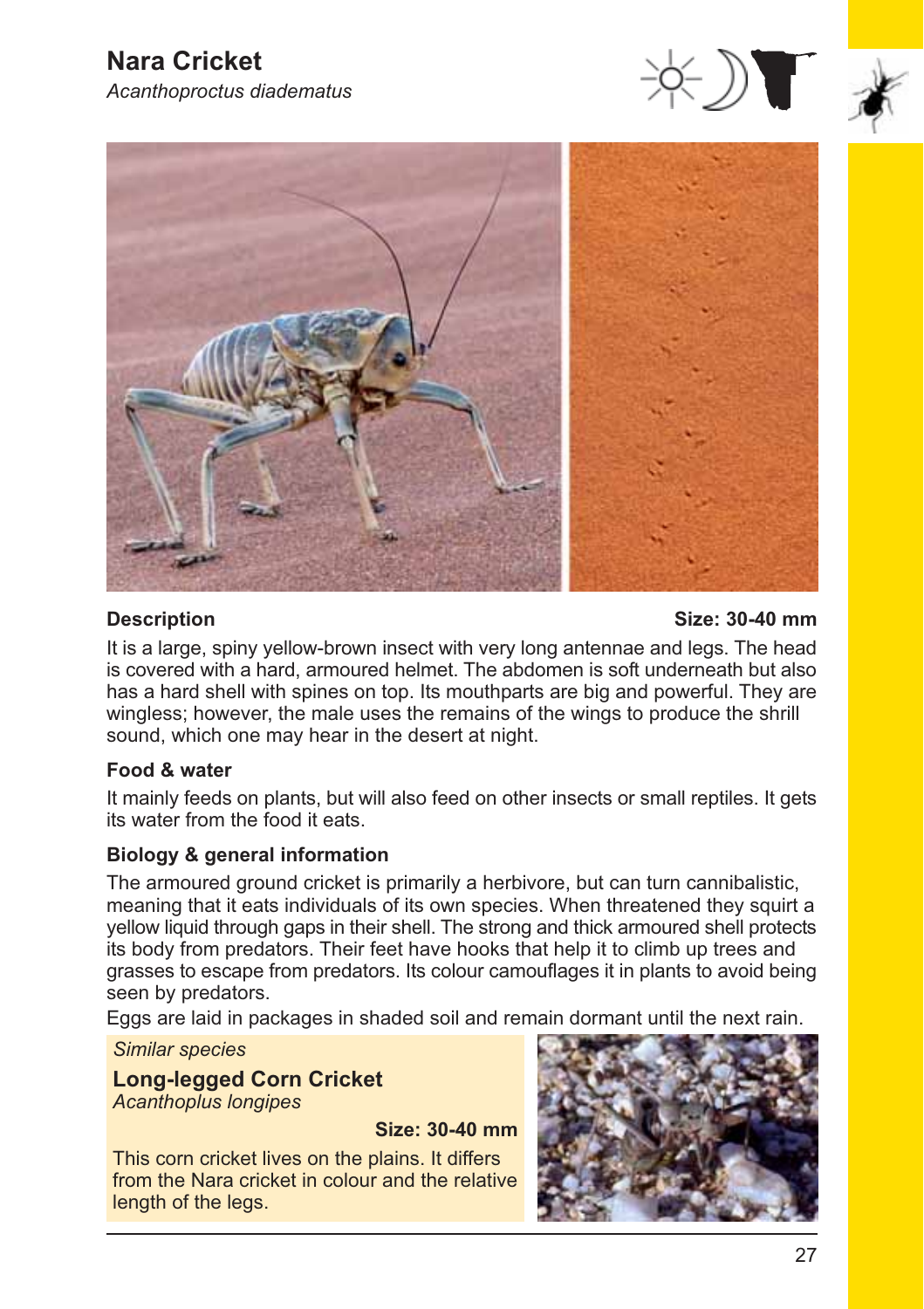



#### **Description**

#### Size: 5-15 mm

It is a reddish-brown ant with a slender head and rounded abdomen. The worker sugar ants are small to medium ants while the soldiers are larger in size.

#### Food & water

The sugar ant feeds on small insects such as caterpillars and honeydew. The honeydew is a sugary excretion of aphids. It will collect honeydew and bring it back to other ants in the nest. It gets its moisture from its food.

#### **Biology & general information**

They live in colonies to protect each other from predators. The pupa is in a closed cocoon. They do not run in trails.

**Similar species** 

## **Harvester Ant**

**Messor denticornis** 

**Size: 5-15 mm** 

Large shiny black ants that live on the plains. They eat grass seeds, which they gather using a network of trails that radiate from the nest.

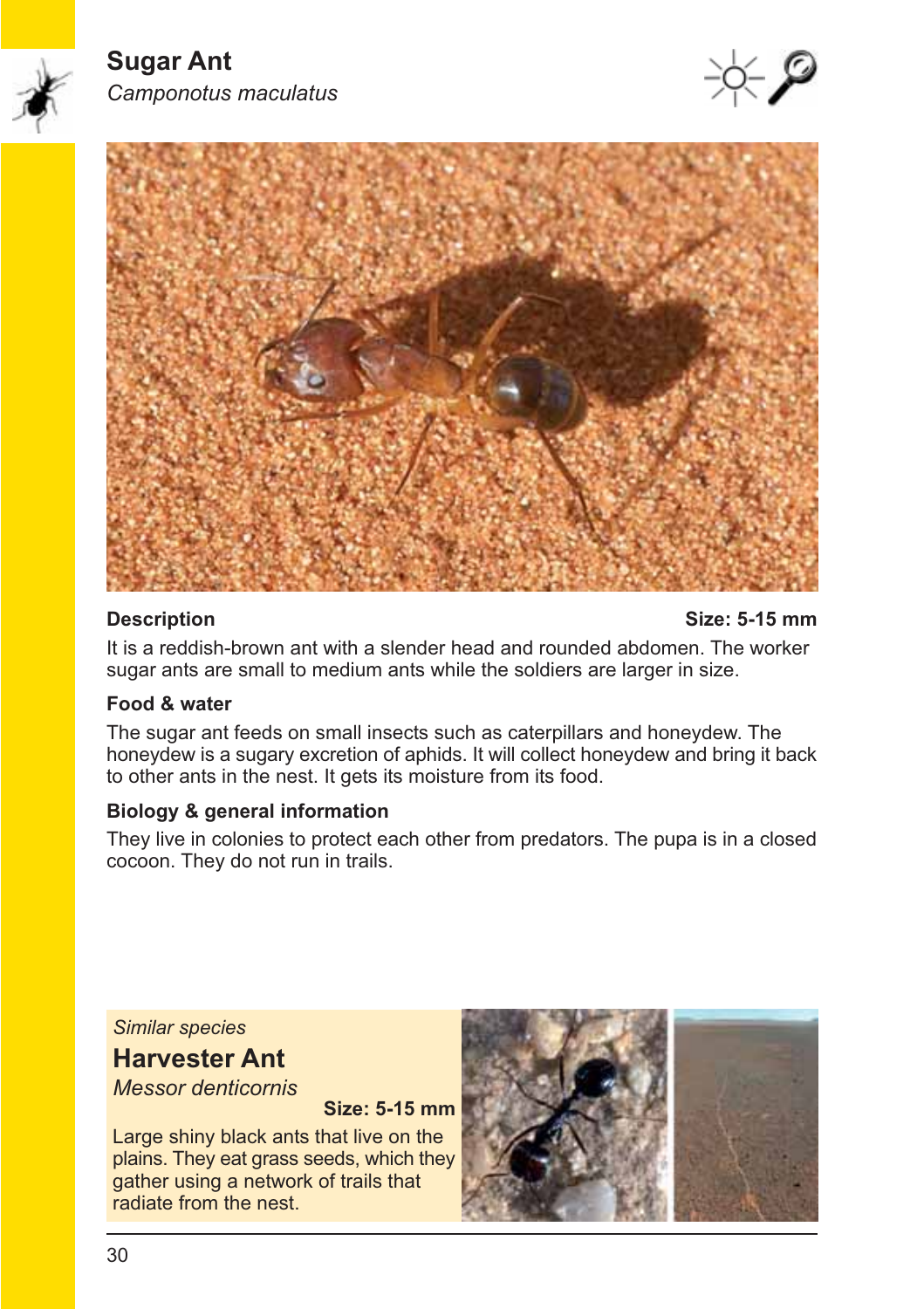## **Yellow Burrowing Scorpion**



Opistophthalmus flavescens



#### **Description**

Size: up to 95 mm

This scorpion has a shiny, dark body in comparison to its light yellow head and legs. In front of its head, it has two middle-sized pincers that are used for crushing or cutting prev into pieces. It has a long thin tail with a poisonous sting that it uses to paralyse prey or for defence.

#### Food & water

A scorpion can stay without food for a very long time but if food is available, it feeds on crickets, grasshoppers and other insects. They are sit-and-wait predators. It gets moisture from its prey. Water is lost only through the spiracles and through the faeces. In times of environmental stress, a scorpion can close off its spiracles in order to conserve water.

#### **Reproduction & general information**

The young are born alive. The female scorpion takes care of the young by sometimes carrying them on her back. During the day, it hides in burrows that are 30–50 cm deep.

Scorpions glow when an ultra-violet (UV) light shines on them in the dark.

**Similar species** 

## **Granulated Thick-tailed Scorpion**

Parabuthus granulatus

#### Size: up to 160 mm

This scorpion actively forages for prey, including other scorpion species. It is southern African's most venomous scorpion.

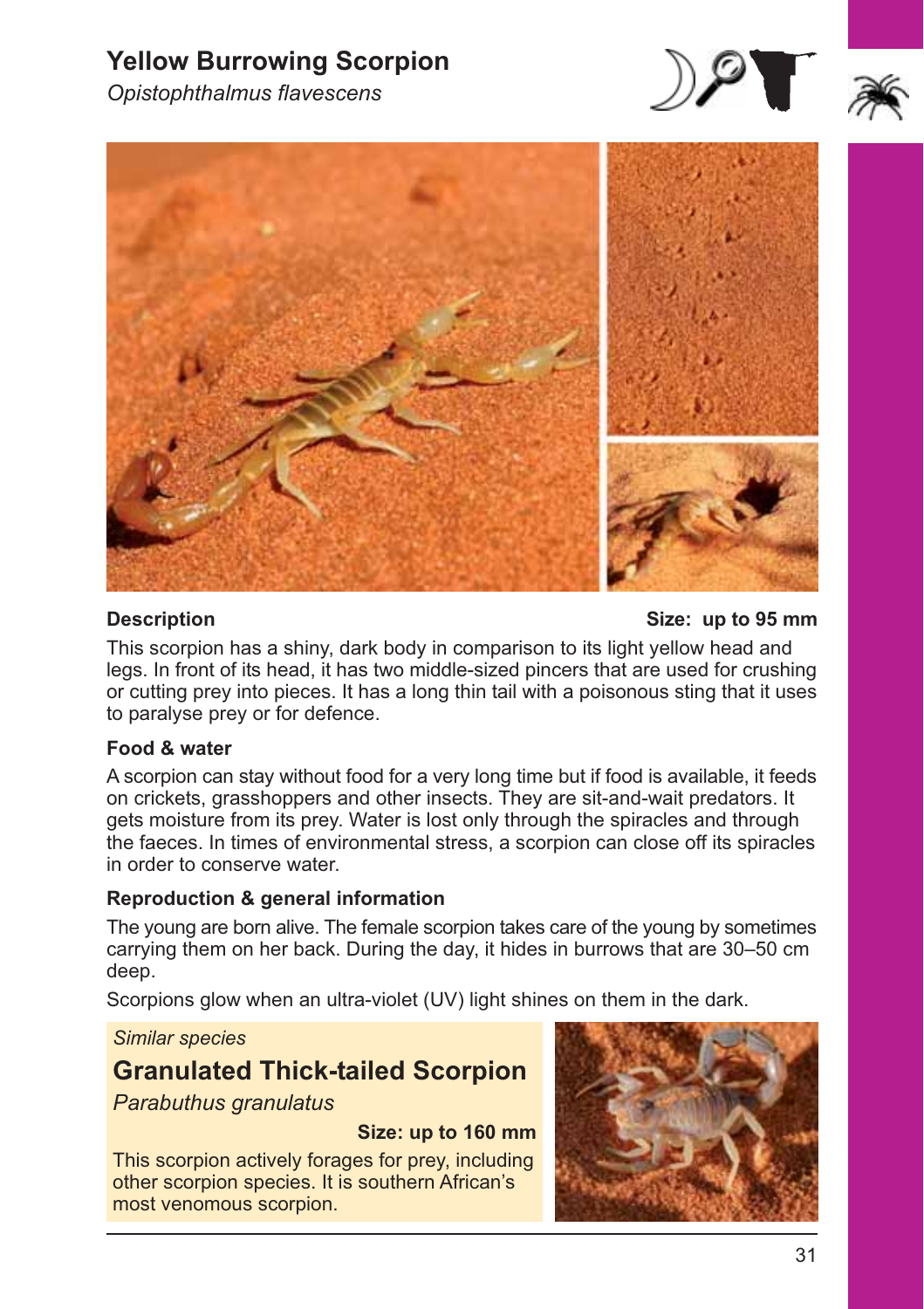## **Horned Adder**



**Bitis caudalis** 





#### **Description**

SVL: 250-600 mm

The horned adder is a small snake. Its common name refers to the horn above each eye. The head is distinct from the rest of the body. The colour varies from reddish-brown to sandy-grey. It often has a dark tail tip.

#### Food & water

It feeds mainly on lizards, mice, gerbils and birds. It gets water from the food it eats. The dark tail tip is exposed and wiggled to attract prey.

#### **Reproduction & general information**

This snake does not lay eggs, but is viviparous, that is, 4 to 15 young are born live, usually in the summer. To escape predators, it buries itself in loose sand, leaving only its head exposed. It also lies in hiding in this manner, waiting for prey to pass close by. This poisonous adder also hunts from the protection and shade of plants. It inhabits dry, sandy areas.

#### **Similar species**

## Péringuey's Adder or Sidewinding Adder **Bitis peringueyi**

SVL: 200-250 mm

This snake is commonly known as the sidewinding adder because of the way it moves. It is one of the few snakes in the world with eyes on top of the head.

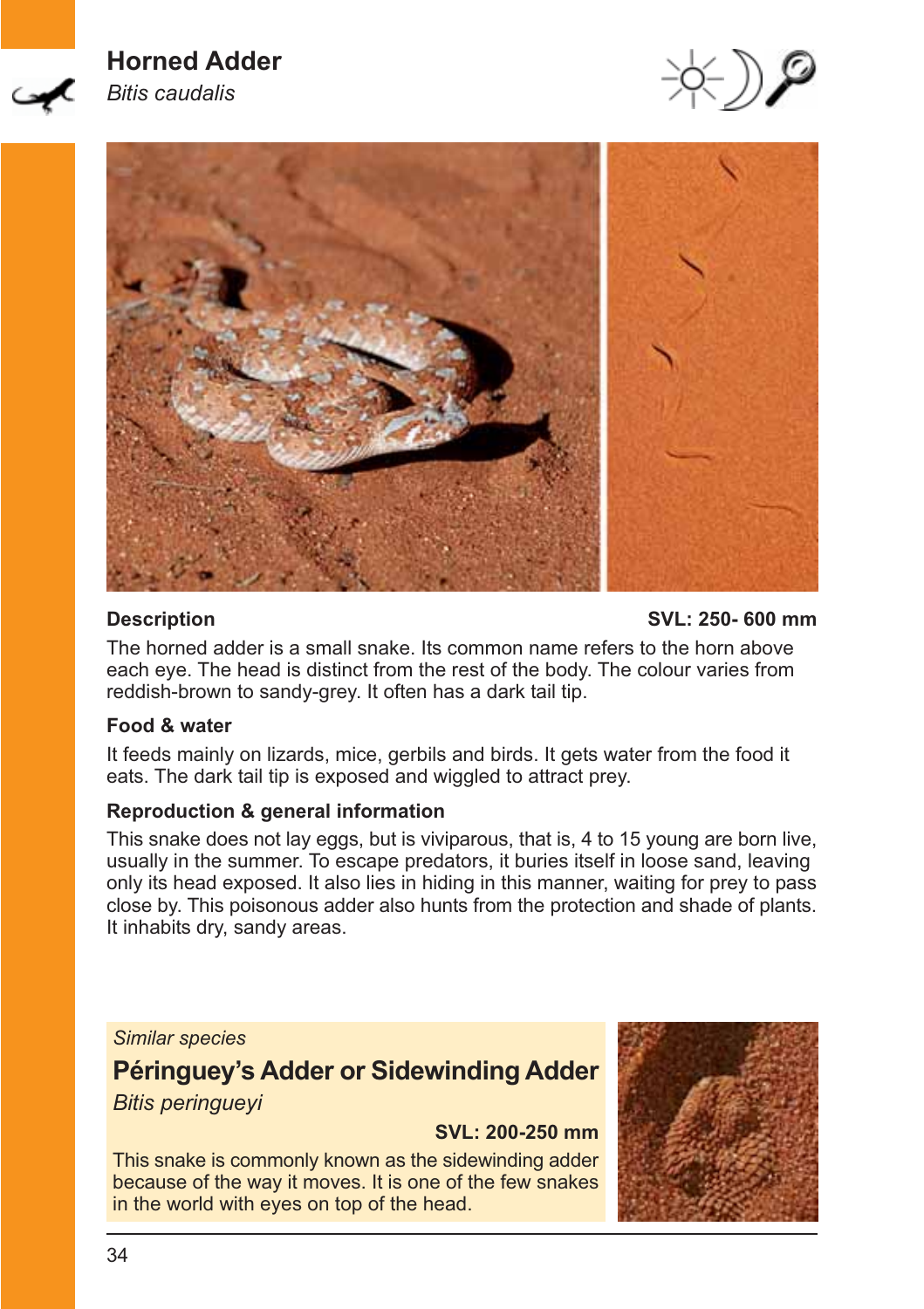## **Lappet-faced Vulture**

Aegypius tracheliotos







#### **Description**

#### Size: 98-105 cm

It's a huge bird, often soaring high in the sky. It has a wingspan of up to 3m. In flight, the white thighs and white bar running along the underwing are easy to see. It has a bald, pink coloured head. The head is bald because a feathered head would be difficult to keep clean.

#### Food & water

The Lappet-faced Vulture is a scavenging bird. This means that it feeds mostly from animal carcasses. These dead animals are found by sight or by watching other birds. It gets water from the food, but also drinks at waterpoints.

#### **Reproduction & general information**

The Lappet-faced Vulture does not breed until at least six years of age, and prefers semi-arid or desert areas for breeding. Nests are built on top of trees. It normally only lays one egg per year. This species is found throughout Namibia.

#### **Endangered species**

Many vulture species have declined during the recent times due to human activity. Poisoning and habitat loss have reduced the number throughout southern Africa. As a long living and slow reproducing species, the populations are declining. The Lappet-faced Vulture is an endangered species (IUCN Red List Category: vulnerable).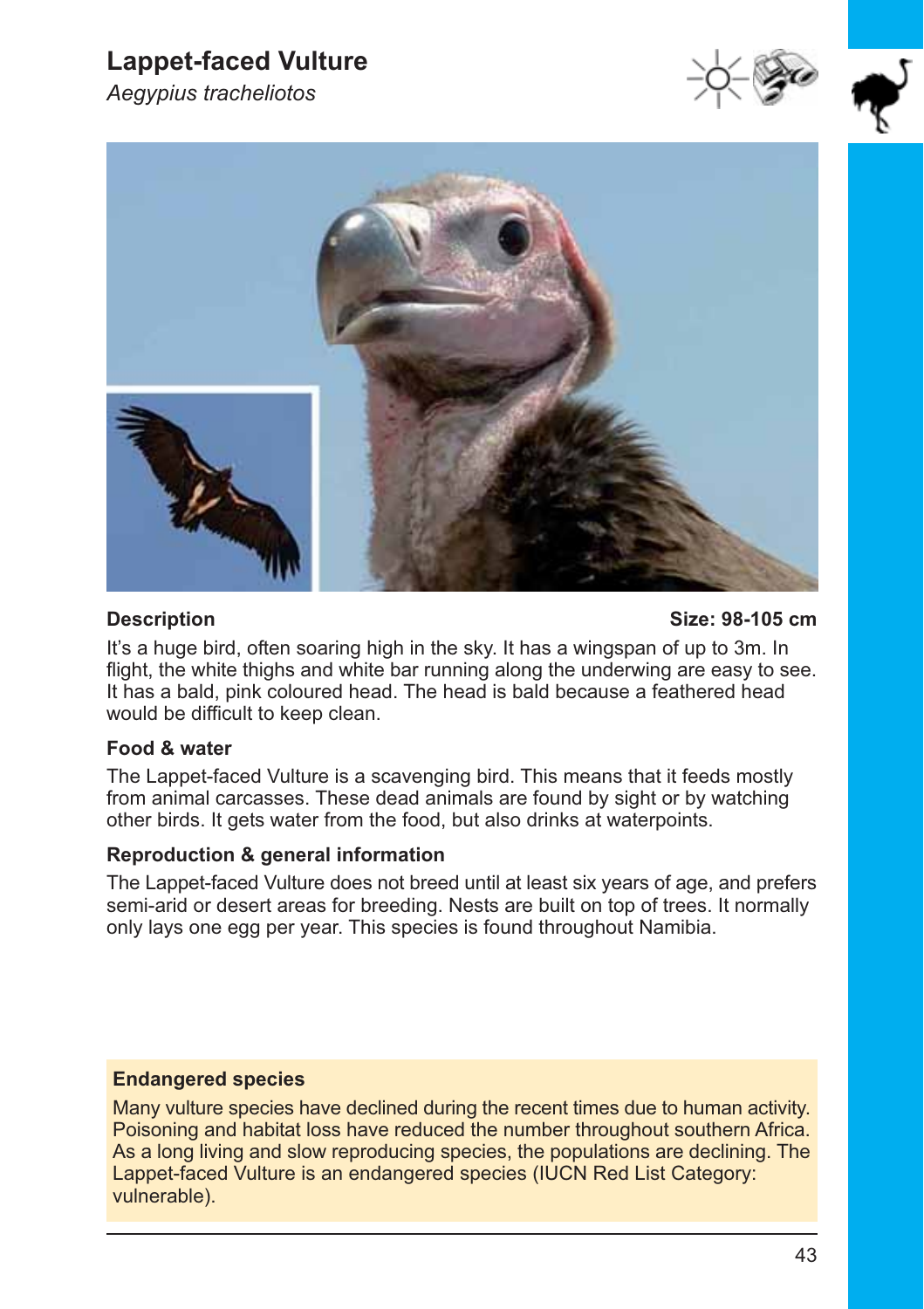#### **Oryx (Gemsbok)** Oryx gazella





#### **Description**

Shoulder height: 1,2 m

Weight: 200-240 kg

The oryx is grevish in colour with a white underpart and black and white markings on its face. It has a thick horse-like neck with a short mane. Both males and females have long, spear-like horns.

#### Food & water

The oryx is a grazer but sometimes browses from thorny shrubs. It also feeds on roots and tubers it digs out of the ground and sometimes eats wild melons that have a high water content.

It drinks water if standing water is available, but otherwise oryx can go for weeks without drinking and get their water from their food. Oryx conserve water by passing a minimal amount of water when urinating or defecating.

#### Reproduction & general information:

It gives birth to one offspring anytime throughout the year. Females live in herds. Males defend their territories and some individual males will live alone when the herds migrate.

The long sharp horns are used for defence.

It lives in many different habitats, but is well known as a desert adapted animal. It will often stand on the tops of sand dunes to have the wind cool it off or in the shade of the trees. It has a blood cooling system where the blood vessels in the nasal passage cools the blood flowing to the brain. This network of vessels is called the carotid rete. This allows for a higher average body temperature, which reduces loss of water.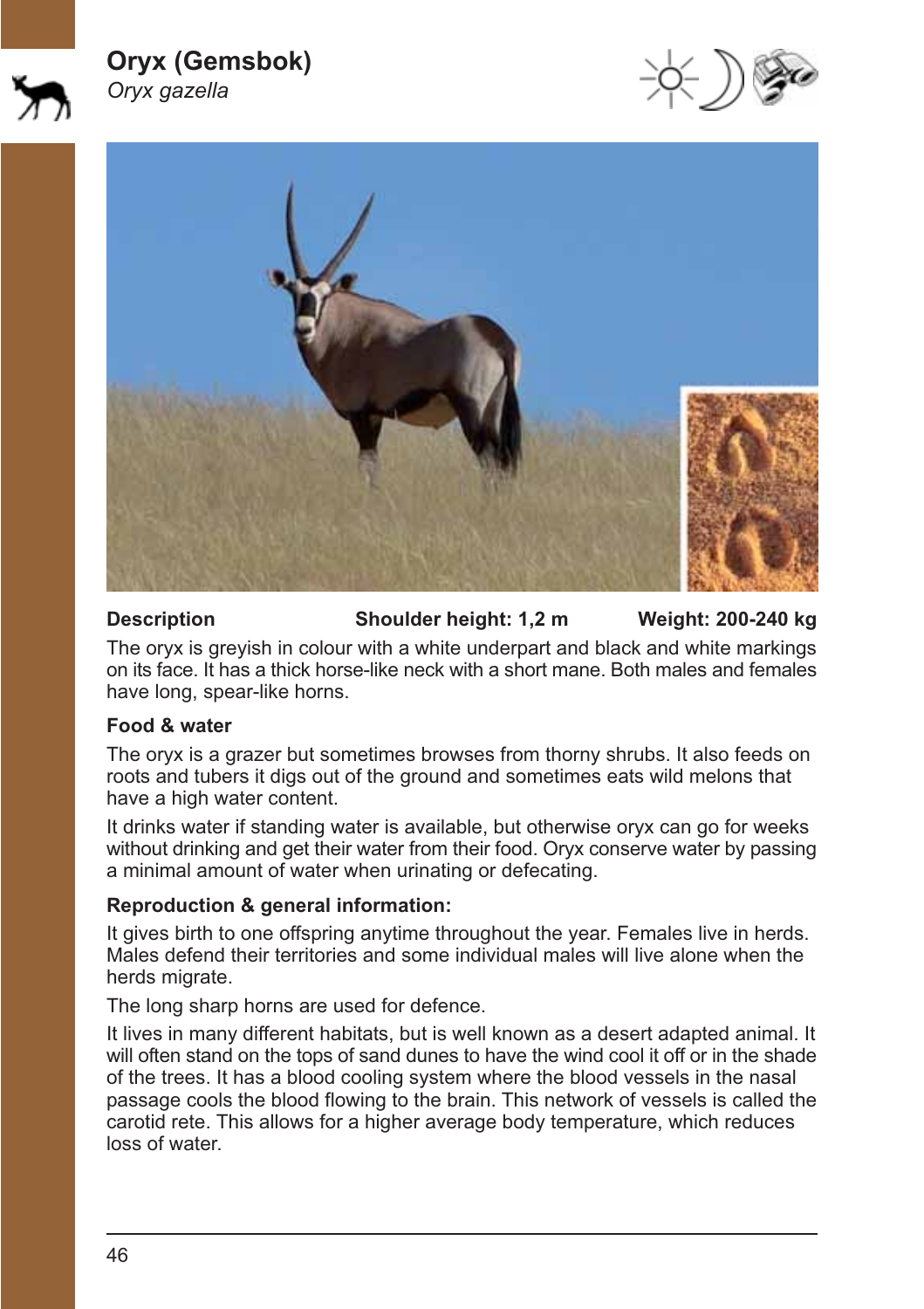## **Index of species**

## **Plants**

| Kalahari Sour Grass Schmidtia kalahariensis 14      |                                                            |  |
|-----------------------------------------------------|------------------------------------------------------------|--|
| Namib Dune Bushman-grass Stipagrostis sabulicola 12 |                                                            |  |
|                                                     |                                                            |  |
|                                                     |                                                            |  |
| Small Bushman-grass Stipagrostis obtusa 11          |                                                            |  |
|                                                     |                                                            |  |
| Tall Bushman-grass Stipagrostis ciliata11           |                                                            |  |
| Fungi                                               |                                                            |  |
|                                                     |                                                            |  |
|                                                     |                                                            |  |
| <b>Insects</b>                                      |                                                            |  |
| Armoured Toktokkie Gonopus tibialis 21              |                                                            |  |
|                                                     |                                                            |  |
|                                                     |                                                            |  |
|                                                     |                                                            |  |
|                                                     |                                                            |  |
| Dune Dung Beetle Scarabeus (P.) rotundigenus22      |                                                            |  |
|                                                     | Fishmoth / SilverfishFamily Lepismatidae 26                |  |
|                                                     |                                                            |  |
|                                                     | Flightless Orange Dung Beetle Scarabeus (P.) denticollis23 |  |
|                                                     |                                                            |  |
|                                                     | Flying Orange Dung Beetle Scarabaeus rubripennis 23        |  |
|                                                     |                                                            |  |
|                                                     |                                                            |  |
|                                                     |                                                            |  |
|                                                     |                                                            |  |
|                                                     | Long-legged Corn Cricket Acanthoplus longipes 27           |  |
|                                                     |                                                            |  |
|                                                     |                                                            |  |
|                                                     |                                                            |  |
|                                                     |                                                            |  |
| Racing-stripe ToktokkieStenocara gracilipes19       |                                                            |  |
|                                                     | Side Striped ToktokkieOnymacris boschimana20               |  |
|                                                     |                                                            |  |
|                                                     |                                                            |  |
|                                                     |                                                            |  |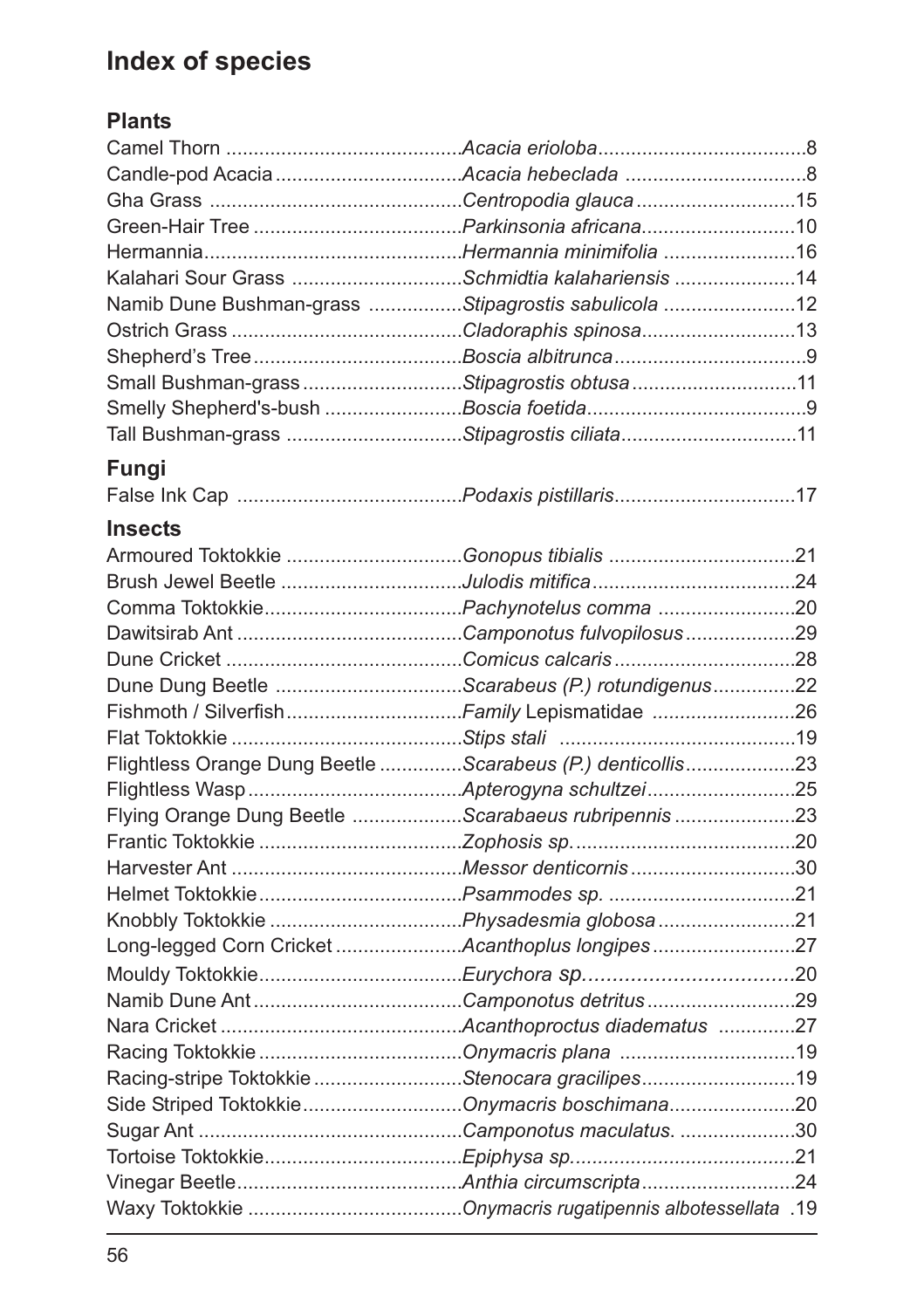# Index of species (continued)

## **Arachnids**

| Dancing White Lady SpiderLeucorchestris arenicola32     |  |
|---------------------------------------------------------|--|
| Granulated Thick-tailed ScorpionParabuthus granulatus31 |  |
|                                                         |  |
|                                                         |  |
| Yellow Burrowing Scorpion Opistophthalmus flavescens 31 |  |

## **Reptiles**

| Common Barking Gecko Ptenopus garrulus 39             |  |
|-------------------------------------------------------|--|
|                                                       |  |
| Kalahari Tree SkinkTrachylepis spilogaster40          |  |
| Koch's Barking GeckoPtenopus kochi 39                 |  |
| Namaqua Chameleon Chamaeleo namaquensis 37            |  |
|                                                       |  |
|                                                       |  |
|                                                       |  |
| Smith's Desert Lizard Meroles ctenodactylus 36        |  |
| Wedge-snouted Lizard Meroles cuneirostris 36          |  |
| Western Three-striped SkinkTrachylepis occidentalis40 |  |
|                                                       |  |

## **Birds**

| Namaqua Sandgrouse Pterocles namaqua 44          |  |
|--------------------------------------------------|--|
|                                                  |  |
| Scaly-feathered Finch Sporopipes squamifrons 45  |  |
|                                                  |  |
| Southern Pale Chanting GoshawkMelierax canorus42 |  |

## **Mammals**

| Four-striped Grass Mouse Rhabdomys pumilio48       |  |
|----------------------------------------------------|--|
| Grant's Golden Mole Eremitalpa granti namibensis50 |  |
| Hairy-footed Gerbil Gerbillurus paeba 49           |  |
|                                                    |  |
|                                                    |  |
|                                                    |  |
|                                                    |  |
|                                                    |  |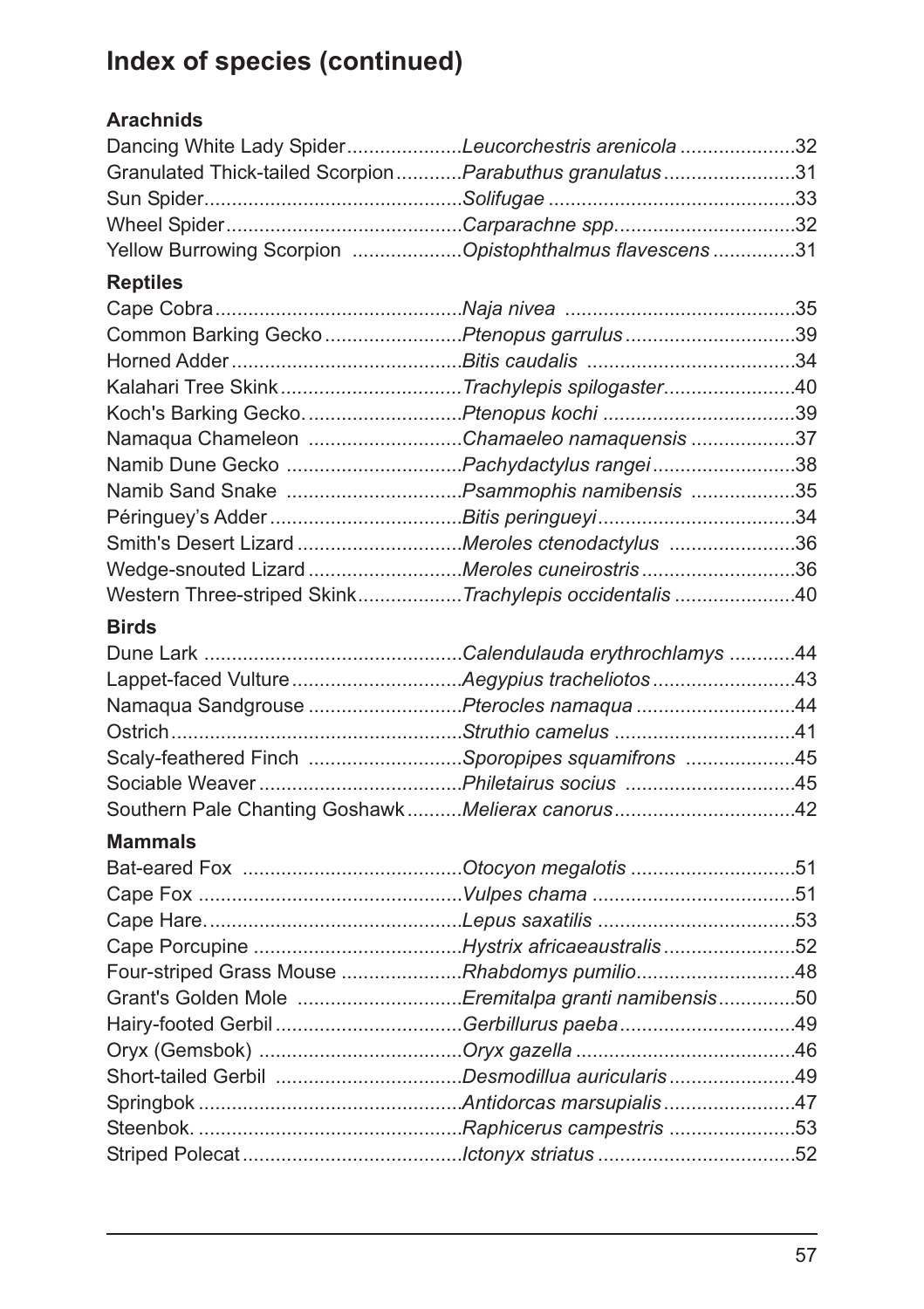## **References**

The information in this identification booklet has been sourced from various books and websites. We would also like to thank Gobabeb Training and Research Centre for assisting us with the identification of several insect species.

#### **Books**

- Alexander, G. & Marais, J. (2007). A Guide to the Reptiles of Southern Africa. Struik Publishers, Cape Town.
- Branch, B. (1998). Field Guide to Snakes and Other Reptiles of Southern Africa. Struik Publishers, Cape Town.

Branch, B. (2000). Everyone's Guide to Snakes and Other Reptiles and Amphibians of Southern Africa. Struik Publishes, Cape Town.

- Bridgeford, P. & M. (1997). Touring Sossusylei and Sesriem. Published by the authors, Walvisbay.
- Curtis. B. & Mannheimer. C. Tree Atlas of Namibia. The National Botanical Research Institute, Windhoek.
- Frandsen, R. (1998). Southern Africa's Mammals: a field quide. Honeyquide Publications, Sandton.

Harrison, J. du G.; Scholtz, C.H.; Chown, S.L. (2003). A Revision of the Endemic South-western African Dung Beetle Subgenus Scarabaeus. Journal of Natural History. Vol. 37: 305-355

- Hockey, P.A.R., Dean, W.R.J. & Ryan, P.G. (2005). Roberts Birds of Southern Africa 7th Ed. Trustees of the John Voelcker Bird Book Fund. Cape Town.
- Leeming, J. (2003). Scorpions of Southern Africa. Struik Publishers, Cape Town.
- Leroy, A. & J. (2003). Spiders of Southern Africa. Struik Publishers, Cape Town

Liebenberg, L. (1992). A Concise Guide to the Animal Tracks of Southern Africa. David Philip Publishers, Cape Town.

Lovegrove, B. (2003). The Living Deserts of Southern Africa. Fernwood Press, Vlaeberg.

- Marais, J. (2004). A Complete Guide to the Snakes of Southern Africa. Struik Publishers, Cape Town
- Picker, M. Griffiths, C. Weaving, A. (2004). Field Guide to Insects of South Africa. Struik Publishers. Cape Town.
- Scholtz, C.H. & Holm, E. (1985). Insects of Southern Africa. Butterworths. Durban Seely, M. (1987). The Namib. Shell Namibia, Windhoek.

Seely, M.K. (Ed.). (1990). Namib Ecology - 25 Years of Namib Research. Transvaal Museum Monograph No. 7. Transvaal Museum, Pretoria.

- Seely, M. and Pallett, J. (2008). Namib Secrets of a Desert Uncovered. Venture Publications, Windhoek.
- Skinner. J. & Chimimba, C. (2005). The Mammals of the Southern African Subregion. Cambridge University Press, Cape Town.
- Stuart, C. & T. (1994). A Field Guide to the Tracks & Signs of Southern and Eastern African Wildlife. Southern Book Publishers, Singapore.

#### **Websites**

www.biodiversityexplorer.org www.gbif.org

www.biodiversity.org.na www chd int